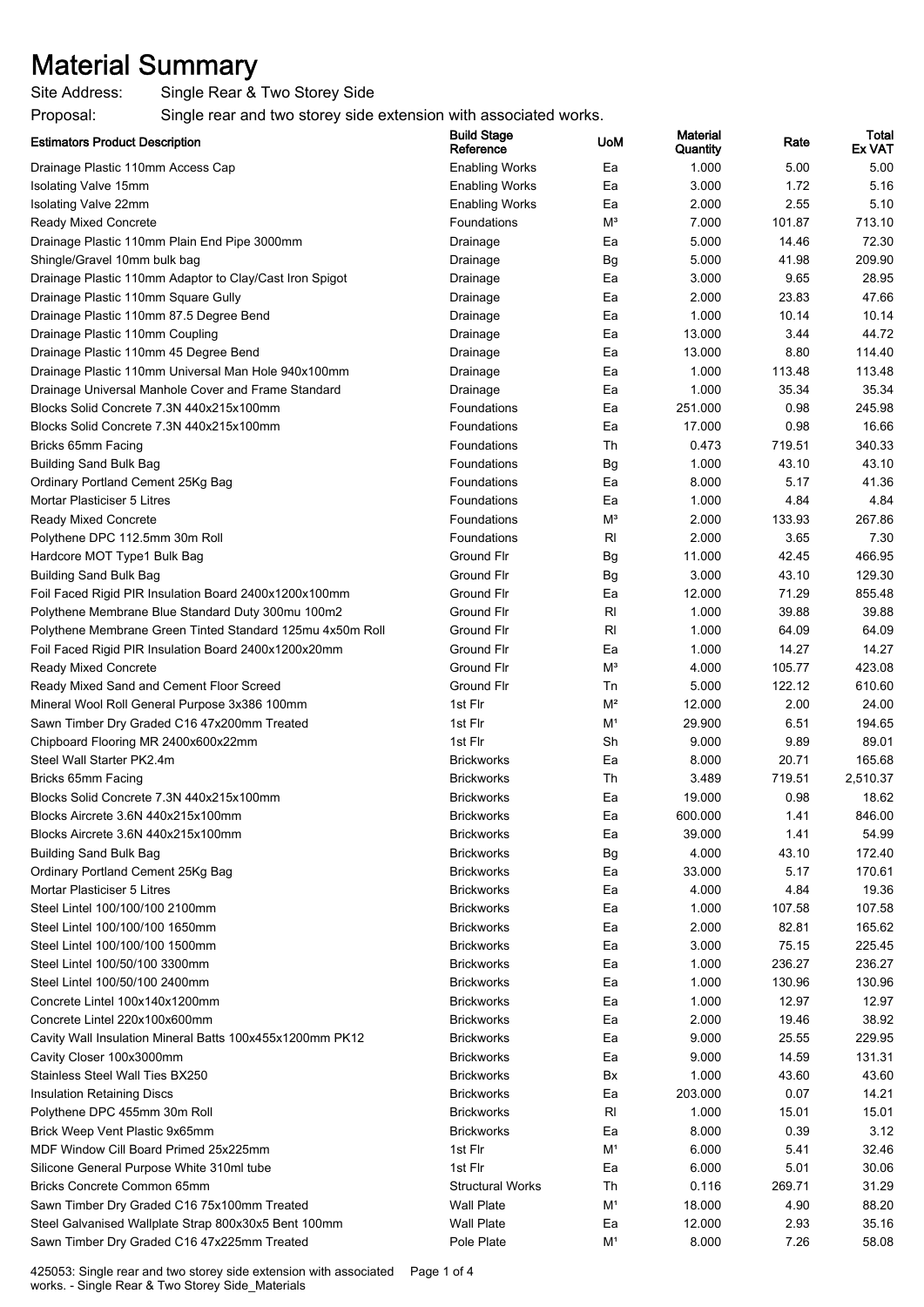## Estimators Product Description Build State of the Build State Build State of the Build State of the Build State of the Build State of the Build State of the Build State of the Build State of the Build State of the Building

Sawn Timber Dry Graded C16 38x175mm Treated Sawn Timber Dry Graded C16 75x200mm Treated Sawn Timber Dry Graded C16 47x225mm Treated Machined Timber T&G Flooring 22x150mm Machined Timber T&G Flooring 22x150mm Sawn Timber Dry Graded C16 47x100mm Sawn Timber Dry Graded C16 47x100mm Treated Sawn Timber Dry Graded C16 47x150mm Sawn Timber Dry Graded C16 47x175mm Sawn Timber Dry Graded C16 47x150mm Treated UPVC White Fascia Board 225mm 2X5m UPVC White Soffit Board 300mm 2x5000mm UPVC White Fascia Board 225mm 2X5m Velux Window GGL CK04 2070 550x980 Velux Flashing EDW CK04 Gutter Plastic Round 4000mm Gutter Plastic Round Fascia Bracket Gutter Plastic Round Straight Running Outlet Gutter Plastic Round External Stop End Gutter Plastic Round Angle 90 Degrees Rain Water Plastic Round Pipe 5.5M Rain Water Plastic Round Bracket Rain Water Plastic Round Offset Bend MARLEY ETERNIT Modern concrete tile MARLEY Wessex concrete tile Roofing Breathable Membrane 1x50m Roll Sawn Timber Batten 25x38mm Treated Roofing Plastic Felt Support tray 1500mm Round concrete ridge tile, 457mm Universal Dry Ridge/Hip System 6m Roll. Round concrete ridge tile, 457mm Galvanised Scrolled Hip Iron Lead Roll 240x3000mm Code 4 Nominal Weight 15Kg Sawn Timber Dry Graded C16 47x100mm Treated Internal Door Casing 38x150mm Sawn Timber Dry Graded C16 47x175mm Treated Steel Galvanised Restraint Strap 1200x30x5 Bent 100mm Foil Faced Rigid PIR Insulation Board 2400x1200x50mm Foil Faced Rigid PIR Insulation Board 2400x1200x100mm Standard Internal Door style and type TBC Ironmongery SAA Lever Latch Machined Timber 5" Moulded Skirting Board Machined Timber 3" Moulded Architrave Plaster Browning 25Kg Bag Plaster Multi Finish 25Kg Bag HARDIE Backer 500 Tile Backing Board 1200x800x12mm Plaster Board Standard 2400x1200x12.5mm Plaster Board Standard 2400x1200x12.5mm Plaster Board Duplex 2400x1200x12.5mm PVA Waterproof Adhesive & Bonding Aid 5Litres Mineral Acoustic Partition Roll 2x600 75mm Mineral Wool Roll 3x386/2x580/1x1160 150mm Plaster Multi Finish 25Kg Bag Self Adhesive Scrim Tape Angle Float Bead 2400mm Angle Skim Bead 2400mm Energy efficient lamp holder 10/13W compliant with Part L1 Light Switch 6Amp 1Gang 1Way Mechanical Air Vent 230v Cable Grey Two Core and Earth 1.5X50m Cable Clips T&E1.5mm Plastic Pack 20. Switched Socket 2Gang 13Amp Shaver Socket 115-230V Electrical Ea 1.000 22.58 22.58

| <b>Build Stage</b><br>Reference | <b>UoM</b>              | Material<br>Quantity | Rate         | Total<br>Ex VAT |
|---------------------------------|-------------------------|----------------------|--------------|-----------------|
| Ridge Board                     | M <sup>1</sup>          | 3.000                | 4.52         | 13.56           |
| Purlin                          | M <sup>1</sup>          | 8.000                | 10.20        | 81.60           |
| <b>Hip Rafter</b>               | M <sup>1</sup>          | 10.000               | 7.26         | 72.60           |
| Lay Boards                      | M <sup>1</sup>          | 10.000               | 1.89         | 18.90           |
| Valley Boards                   | M <sup>1</sup>          | 20.000               | 1.89         | 37.80           |
| Binder                          | M <sup>1</sup>          | 5.000                | 2.90         | 14.50           |
| Prop                            | M <sup>1</sup>          | 3.000                | 3.22         | 9.66            |
| Rafter                          | M <sup>1</sup>          | 72.000               | 4.53         | 326.16          |
| Rafter                          | M <sup>1</sup>          | 59.000               | 5.14         | 303.26          |
| Ceiling Joist                   | M <sup>1</sup>          | 29.000               | 4.96         | 143.84          |
| Fascia Board                    | Ea                      | 2.000                | 63.97        | 127.94          |
| Soffit Board                    | Ea                      | 2.000                | 78.09        | 156.18          |
| Barge Boards                    | Ea                      | 1.000                | 63.97        | 63.97           |
| Velux                           | Ea                      | 4.000                | 194.53       | 778.12          |
| Velux                           | Ea                      | 4.000                | 43.74        | 174.96          |
| Guttering                       | Ea                      | 5.000                | 11.24        | 56.20           |
| Guttering                       | Ea                      | 32.000               | 0.92         | 29.44           |
| Guttering                       | Ea                      | 3.000                | 3.91         | 11.73           |
| Guttering                       | Ea                      | 4.000                | 1.66         | 6.64            |
| Guttering                       | Ea                      | 3.000                | 3.99         | 11.97           |
| Rain Water                      | Ea                      | 2.000                | 16.04        | 32.08           |
| Rain Water                      | Ea                      | 8.000                | 1.86         | 14.88           |
| Rain Water                      | Ea                      | 12.000               | 2.40         | 28.80           |
| Roofing                         | Ea                      | 323.000              | 1.02         | 329.46          |
| Roofing                         | Ea                      | 257.000              | 1.48         | 380.36          |
| Roofing                         | Ea                      | 2.000                | 52.03        | 104.06          |
| Roofing                         | $\mathsf{M}^{\text{1}}$ | 172.177              | 0.64         | 110.19          |
| Roofing                         | Ea                      | 13.000               | 5.39         | 70.07           |
| Roofing                         | Ea                      | 6.000                | 2.54         | 15.24           |
| Roofing                         | Ea                      | 3.000                | 66.33        | 198.99<br>58.42 |
| Roofing                         | Ea<br>Ea                | 23.000<br>2.000      | 2.54<br>3.23 | 6.46            |
| Roofing<br>Roofing              | RI                      | 3.000                | 47.04        | 141.12          |
| Partitions                      | M <sup>1</sup>          | 23.000               | 3.22         | 74.06           |
| Door Frame                      | M <sup>1</sup>          | 10.200               | 7.05         | 71.91           |
| <b>General Timber</b>           | M <sup>1</sup>          | 37.000               | 5.62         | 207.94          |
| <b>Restraint Strps</b>          | Ea                      | 8.000                | 3.86         | 30.88           |
| Insulation                      | Ea                      | 7.000                | 35.62        | 249.34          |
| Insulation                      | Ea                      | 7.000                | 71.29        | 499.03          |
| Internal Door                   | Ls                      | 1.000                | 120.00       | 120.00          |
| Ironmongery Pack                | Ea                      | 2.000                | 10.29        | 20.58           |
| <b>Skirting Board</b>           | M <sup>1</sup>          | 44.000               | 2.51         | 110.44          |
| Architrave                      | M <sup>1</sup>          | 23.000               | 1.72         | 39.56           |
| Plastering                      | Ea                      | 35.000               | 10.32        | 361.20          |
| Plastering                      | Ea                      | 12.000               | 6.62         | 79.44           |
| Other                           | Ea                      | 10.000               | 14.72        | 147.20          |
| Plastering                      | Sh                      | 3.000                | 6.25         | 18.75           |
| Plastering                      | Sh                      | 12.000               | 6.25         | 75.00           |
| Plastering                      | Sh                      | 4.000                | 7.38         | 29.52           |
| Plastering                      | Ea                      | 1.000                | 23.90        | 23.90           |
| Insulation                      | M <sup>2</sup>          | 7.000                | 3.59         | 25.13           |
| Insulation                      | M <sup>2</sup>          | 20.000               | 3.36         | 67.20           |
| Plastering                      | Ea                      | 5.000                | 6.62         | 33.10           |
| Plastering                      | Ea                      | 1.000                | 4.57         | 4.57            |
| Plastering                      | Ea                      | 15.000               | 1.22         | 18.30           |
| Plastering                      | Ea                      | 17.000               | 1.16         | 19.72           |
| Electrical                      | Ea                      | 6.000                | 30.38        | 182.28          |
| Electrical                      | Ea                      | 6.000                | 1.54         | 9.24            |
| Electrical                      | Ea                      | 2.000                | 32.95        | 65.90           |
| Electrical                      | Ea                      | 3.000                | 27.75        | 83.25           |
| Electrical                      | Ea                      | 10.000               | 0.75         | 7.50            |
| Electrical                      | Ea                      | 12.000               | 5.36         | 64.32           |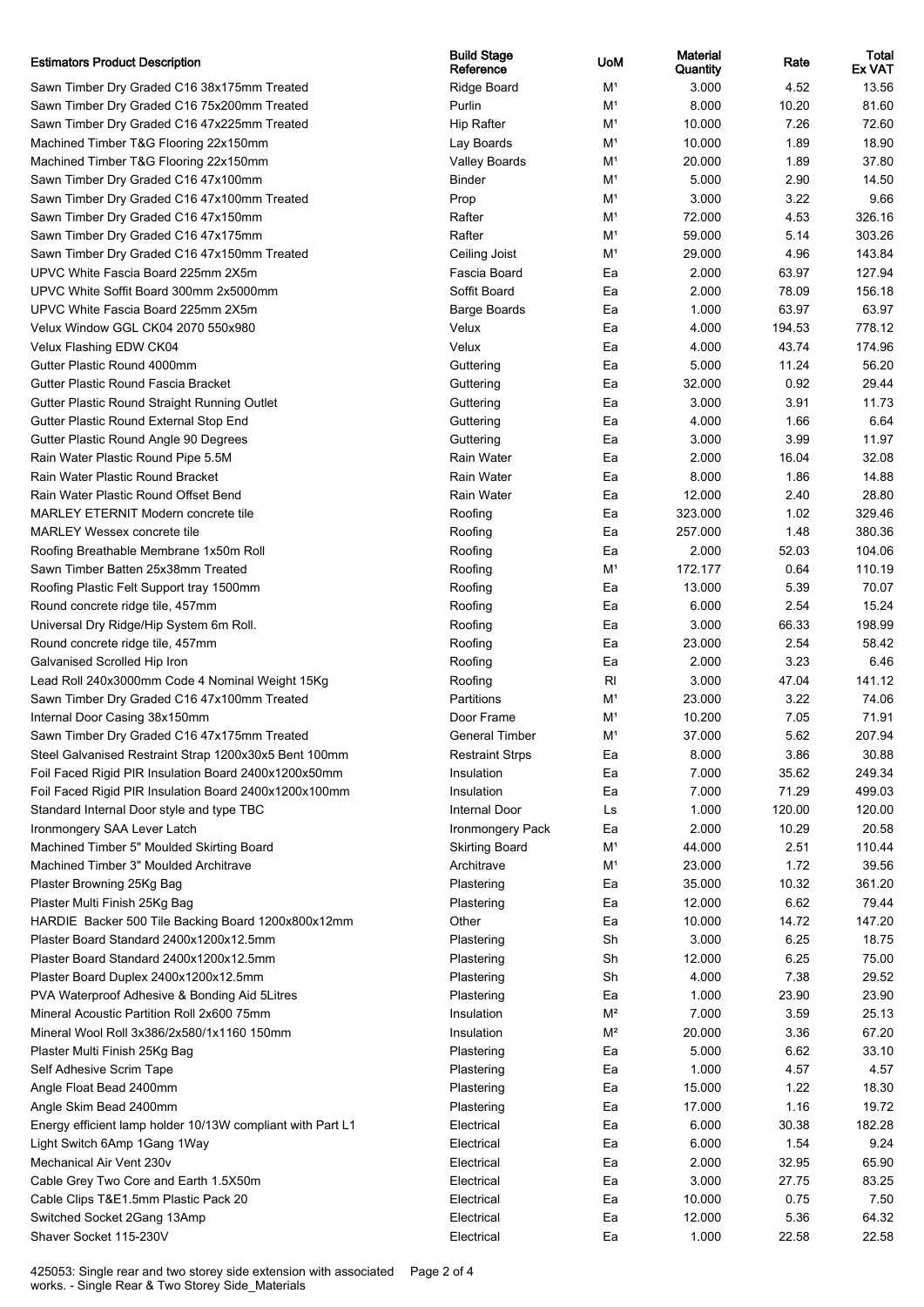| <b>Estimators Product Description</b>      | <b>Build Stage</b><br>Reference | <b>UoM</b> | <b>Material</b><br>Quantity | Rate   | Total<br><b>Ex VAT</b> |
|--------------------------------------------|---------------------------------|------------|-----------------------------|--------|------------------------|
| Cooker Connection Unit 45Amp               | Electrical                      | Ea         | 1.000                       | 4.43   | 4.43                   |
| Cooker 1 gang double pole switch 45Amp     | Electrical                      | Ea         | 1.000                       | 6.65   | 6.65                   |
| Metal Back Box 1Gang 47mm                  | Electrical                      | Ea         | 3.000                       | 2.51   | 7.53                   |
| Cable Grey Two Core and Earth 2.5X50m      | Electrical                      | Ea         | 4.000                       | 33.12  | 132.48                 |
| Cable Clips T&E 2.5mm Plastic Pack 20      | Electrical                      | Ea         | 10.000                      | 0.75   | 7.50                   |
| Ceiling Pull Switch & Neon 1Way 45Amp      | Electrical                      | Ea         | 1.000                       | 14.73  | 14.73                  |
| Mains Wired Smoke Alarm 230v               | Electrical                      | Ea         | 2.000                       | 22.71  | 45.42                  |
| Mains wired heat detector/alarm 230v       | Other                           | Ea         | 1.000                       | 34.86  | 34.86                  |
| Switched Fused Connection Unit 13Amp       | Electrical                      | Ea         | 6.000                       | 6.13   | 36.78                  |
| Cable Grey Three Core and Earth 1.5X50m    | Electrical                      | Ea         | 1.000                       | 34.01  | 34.01                  |
| Cable Grey Two Core and Earth 6.0X50m      | Electrical                      | Ea         | 1.000                       | 67.65  | 67.65                  |
| Cable Clips 9mm Plastic Pack 20            | Electrical                      | Ea         | 2.000                       | 0.75   | 1.50                   |
| Consumer unit.                             | Electrical                      | Ea         | 1.000                       | 83.14  | 83.14                  |
| Metal Back Box 1Gang 25mm                  | Electrical                      | Ea         | 6.000                       | 1.39   | 8.34                   |
| Metal Back Box 1 Gang 16mm                 | Electrical                      | Ea         | 6.000                       | 1.13   | 6.78                   |
| Metal Back Box 2Gang 25mm                  | Electrical                      | Ea         | 12.000                      | 1.52   | 18.24                  |
| Radiators                                  | Electrical                      | Ea         | 5.000                       | 87.28  | 436.40                 |
| Radiator Valve Lock Shield 15mm            | Heating                         | Ea         | 6.000                       | 2.28   | 13.68                  |
| Radiator Valve Thermostic 15mm             | Heating                         | Ea         | 6.000                       | 10.40  | 62.40                  |
| Copper Tube 15mm 3M                        | Heating                         | Ea         | 24.000                      | 8.00   | 192.00                 |
| Copper Equal Tee 15mm                      | Heating                         | Ea         | 12.000                      | 0.55   | 6.60                   |
| Copper Elbow 15mm                          | Heating                         | Ea         | 24.000                      | 0.35   | 8.40                   |
| Copper Straight Couplin 15mm               | Heating                         | Ea         | 24.000                      | 0.41   | 9.84                   |
| Pipe Clip 15mm Plastic                     | Heating                         | Ea         | 87.000                      | 0.12   | 10.44                  |
| Isolating Valve 15mm                       | Heating                         | Ea         | 12.000                      | 1.72   | 20.64                  |
| Copper Tube 15mm 3M                        | Plumbing 1st fix                | Ea         | 9.000                       | 8.00   | 72.00                  |
| Copper Equal Tee 15mm                      | Plumbing 1st fix                | Ea         | 8.000                       | 0.55   | 4.40                   |
| Copper Elbow 15mm                          | Plumbing 1st fix                | Ea         | 26.000                      | 0.35   | 9.10                   |
| Copper Straight Couplin 15mm               | Plumbing 1st fix                | Ea         | 9.000                       | 0.41   | 3.69                   |
| Pipe Clip 15mm Plastic                     | Plumbing 1st fix                | Ea         | 21.000                      | 0.12   | 2.52                   |
| Isolating Valve 15mm                       | Plumbing 1st fix                | Ea         | 4.000                       | 1.72   | 6.88                   |
| Copper Tube 22mm 3m                        | Plumbing 1st fix                | Ea         | 8.000                       | 11.79  | 94.32                  |
| Copper Equal Tee 22mm                      | Plumbing 1st fix                | Ea         | 3.000                       | 1.59   | 4.77                   |
| Copper Elbow 22mm                          | Plumbing 1st fix                | Ea         | 8.000                       | 0.52   | 4.16                   |
| Copper Straight Couplin 22mm               | Plumbing 1st fix                | Ea         | 4.000                       | 0.48   | 1.92                   |
| Pipe Clip 22mm Plastic                     | Plumbing 1st fix                | Ea         | 18.000                      | 0.16   | 2.88                   |
| Isolating Valve 22mm                       | Plumbing 1st fix                | Ea         | 3.000                       | 2.55   | 7.65                   |
| Appliance Tap 15mm                         | Plumbing 1st fix                | Ea         | 2.000                       | 4.06   | 8.12                   |
| Appliance Tap 15mm                         | Plumbing 1st fix                | Ea         | 1.000                       | 4.06   | 4.06                   |
| Appliance Open Waste Trap                  | Plumbing 1st fix                | Ea         | 2.000                       | 9.14   | 18.28                  |
| Waste 32mm Plastic Pipe 3m                 | Plumbing 1st fix                | Ea         | 2.000                       | 2.70   | 5.40                   |
| Waste 32mm Plastic Knuckle Bend            | Plumbing 1st fix                | Ea         | 4.000                       | 0.68   | 2.72                   |
| Waste 32mm Plastic Striaght Coupling       | Plumbing 1st fix                | Ea         | 1.000                       | 0.69   | 0.69                   |
| Waste 32mm Plastic Pipe Bracket            | Plumbing 1st fix                | Ea         | 9.000                       | 0.23   | 2.07                   |
| Waste 40mm Plastic Pipe 3m                 | Plumbing 1st fix                | Ea         | 12.000                      | 3.30   | 39.60                  |
| Waste 40mm Plastic Reducer to 32mm         | Plumbing 1st fix                | Ea         | 4.000                       | 0.69   | 2.76                   |
| Waste 40mm Knuckle Bend                    | Plumbing 1st fix                | Ea         | 16.000                      | 0.68   | 10.88                  |
| Waste 40mm Double Straight Coupling        | Plumbing 1st fix                | Ea         | 5.000                       | 0.68   | 3.40                   |
| Waste 40mm Plastic Pipe Bracket            | Plumbing 1st fix                | Ea         | 35.000                      | 0.23   | 8.05                   |
| Soil 110mm Plastic Pipe 3m                 | Plumbing 1st fix                | Ea         | 1.000                       | 18.84  | 18.84                  |
| Soil 110mm Plastic Single Branch           | Plumbing 1st fix                | Ea         | 1.000                       | 16.53  | 16.53                  |
| Soil 110mm Plastic Offset Bend             | Plumbing 1st fix                | Ea         | 2.000                       | 10.86  | 21.72                  |
| Soil 110mm Plastic Pipe Bracket            | Plumbing 1st fix                | Ea         | 1.000                       | 1.86   | 1.86                   |
| Toilet Pan Close Coupled White             | <b>Sanitary Wares</b>           | Ea         | 1.000                       | 57.94  | 57.94                  |
| Toilet Close Coupled Cistern & Lever White | <b>Sanitary Wares</b>           | Ea         | 1.000                       | 58.83  | 58.83                  |
| Toilet Seat & Cover White                  | <b>Sanitary Wares</b>           | Ea         | 1.000                       | 22.49  | 22.49                  |
| <b>Toilet Waste Straight Multiquick</b>    | <b>Sanitary Wares</b>           | Ea         | 1.000                       | 4.25   | 4.25                   |
| White Wash Hand Basin White                | <b>Sanitary Wares</b>           | Ea         | 1.000                       | 55.78  | 55.78                  |
| Wash Hand Basin Pedestal White             | <b>Sanitary Wares</b>           | Ea         | 1.000                       | 34.19  | 34.19                  |
| Basin Taps Pair Chrome                     | <b>Sanitary Wares</b>           | Pr         | 1.000                       | 20.73  | 20.73                  |
| Basin Waste Chrome                         | <b>Sanitary Wares</b>           | Ea         | 1.000                       | 4.99   | 4.99                   |
| Basin Waste Trap                           | <b>Sanitary Wares</b>           | Ea         | 1.000                       | 5.63   | 5.63                   |
| Bath 1700x700mm Twin Grip White            | <b>Sanitary Wares</b>           | Ea         | 1.000                       | 122.02 | 122.02                 |